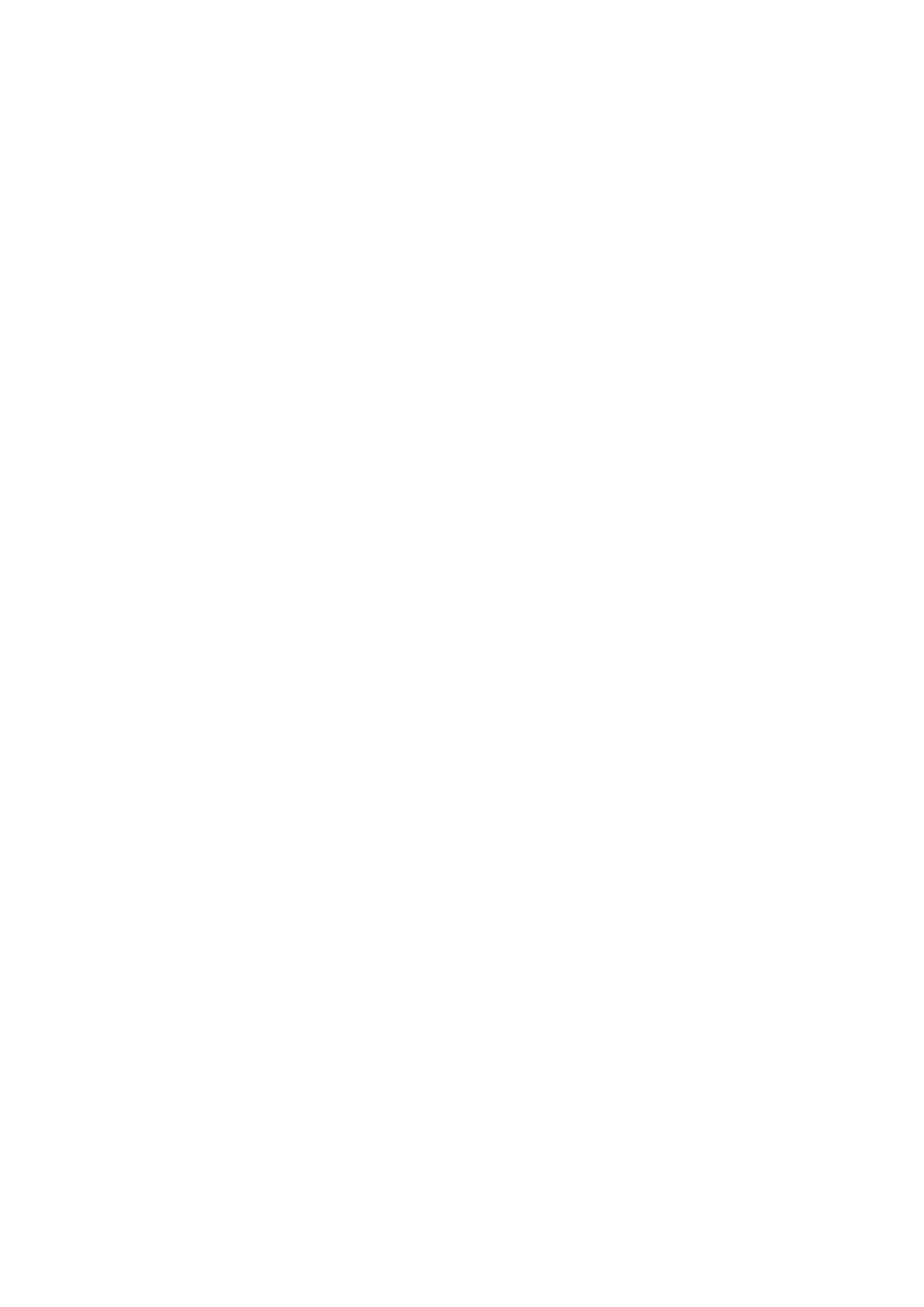

Welcome to Students, and Parents of students, preparing for course selections for Years 11 and 12 at Irene McCormack Catholic College.

As a College we have worked hard to listen to the needs of all stakeholders to develop a variety of Year 11 and 12 pathways that will engage our students and help them to realise their potential.

This brochure aims to provide a simple outline and understanding of the broad pathway information that is often assumed, ahead of navigating the more complex curriculum handbook and course selection process.

General information on post school destinations and school pathways is often presented on the assumption that the audience are Western Australian born, educated, and have completed training and further education locally, when in fact many have migrated from a broad range of overseas countries or interstate. Those parents amongst us that were educated locally, often feel it is so long since we were at school, or that the rapidly changing landscape around transitioning through senior school to work or further education is unrecognisable and we can feel quite lost.

Subsequently, some of the terminology, programs, and pathways that you will encounter on your course selection journey is introduced in this booklet which outlines the four Irene McCormack Catholic College pathway options.

At Irene McCormack Catholic College we want students to engage in their own personal *lifelong learning* journey on whichever of the Student Pathways you follow, but especially to *Realise Your Potential*.

#### **Mr Andrew Billingsley Deputy Principal**

This diagram represents the four pathways available to students in Years 11 and 12. Students choose a pathway that will be sustainable across the final two years of school to lead them to their preferred post-school destination.

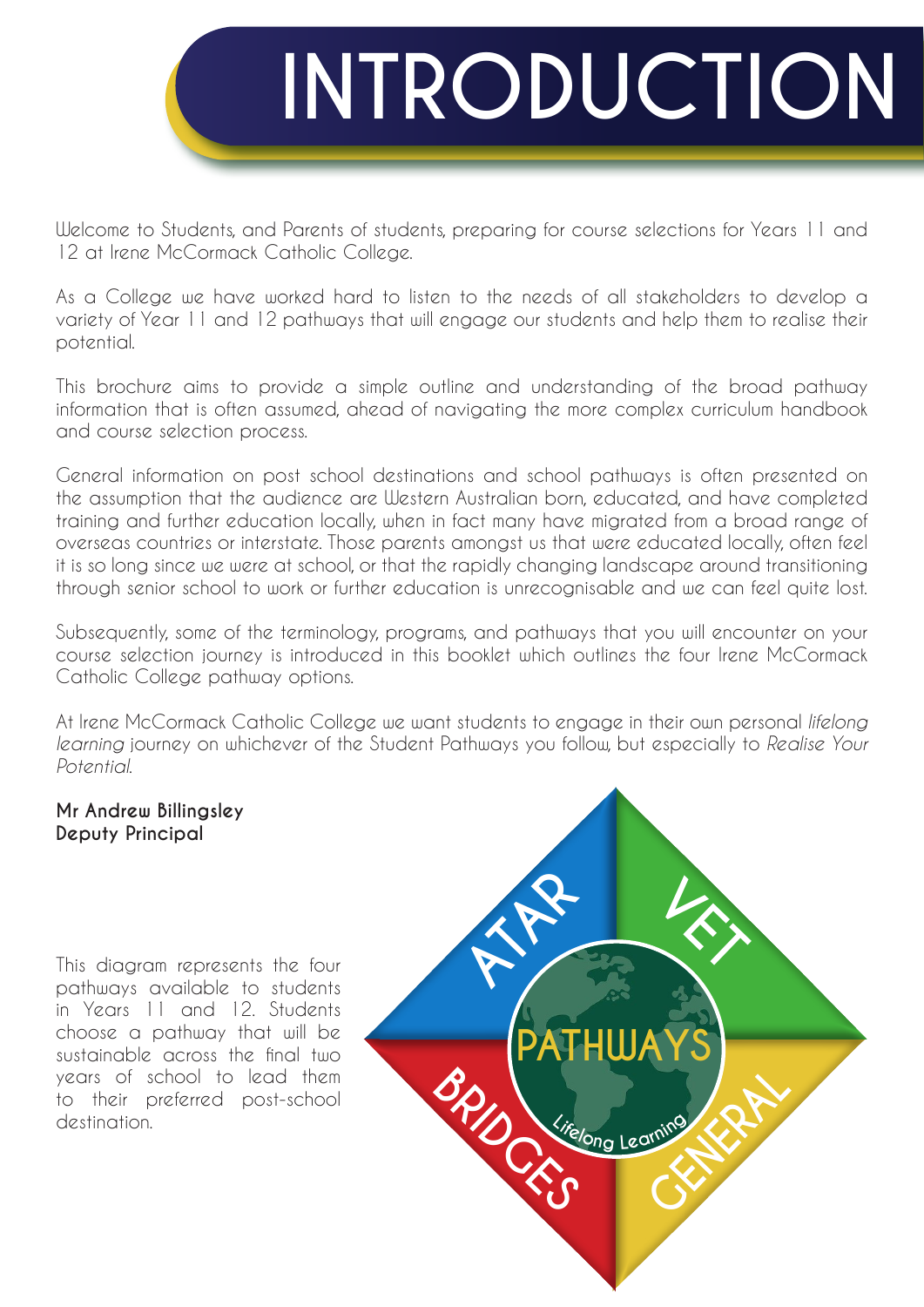

#### **THE ATAR**

The Australian Tertiary Admissions Rank (ATAR) is a student's final ranking compared to all other students in Western Australia completing 4 or more ATAR courses of study.

ATAR Pathway is suitable for students who:

- Aspire to University entry, particularly to courses with an ATAR above 70.
- Have met the prerequisites for entry to ATAR subjects in Year 11.
- Are prepared to undertake the demanding study load, both in class time and at home learning, associated with the ATAR Pathway.

#### **ATAR COURSES**

Refer to the Curriculum Handbook for ATAR courses on offer at school next year, and the required Year 10 prerequisites. Students select 4-5 ATAR courses and 1-2 General/VET courses to create an ATAR pathway.

Refer to the ViSN Online Learning handbook for the online courses available to students via the Virtual School Network (ViSN) of Catholic Education Western Australia (CEWA), provided by a network of Catholic schools to students, with the opportunity to engage in studies not available at their own school.

#### **UNIVERSITIES AND TISC**

The Tertiary Institutions Service Centre (TISC) is a company, whose shareholders are Curtin University, Edith Cowan University, Murdoch University and The University of Western Australia. TISC provides the following services:

- Conducting the Special Tertiary Admissions Test (STAT).
- Scaling WACE results and calculating ATARs for students in Western Australia.
- Processing of applications for admission to undergraduate courses at the Universities.
- Applications to Notre Dame University and CQUniversity are not through TISC, but directly to the university.

#### **ATAR AND ALTERNATE ENTRY PATHWAYS TO UNIVERSITY**

Alternate entry pathway options to select undergraduate degrees to students with a near miss ATAR, or those lacking a necessary prerequisite course include, but are not limited to:

- Portfolio or Experience Based Entry.
- Enabling (bridging) Programs.
- University College diplomas.
- The Special Tertiary Admissions Test (STAT).

Upon completion of Year 12, ATAR students may be eligible for a bonus ATAR ranking and/or a number of alternate entry paths to an identified range of university courses.

Students at Irene McCormack Catholic College with an ATAR are eligible for the following bonus rankings for course selection as described by each university:

- CQUniversity eligible students apply individually for adjustment factors bonus.
- CURTIN University eligible students apply individually for StepUp bonus.
- Edith Cowan University students automatically receive ACCESS bonus.
- Murdoch University students automatically receive RISE bonus.
- University of Western Australia students automatically receive Broadway bonus.
- The University of Notre Dame does not use a bonus ranking system.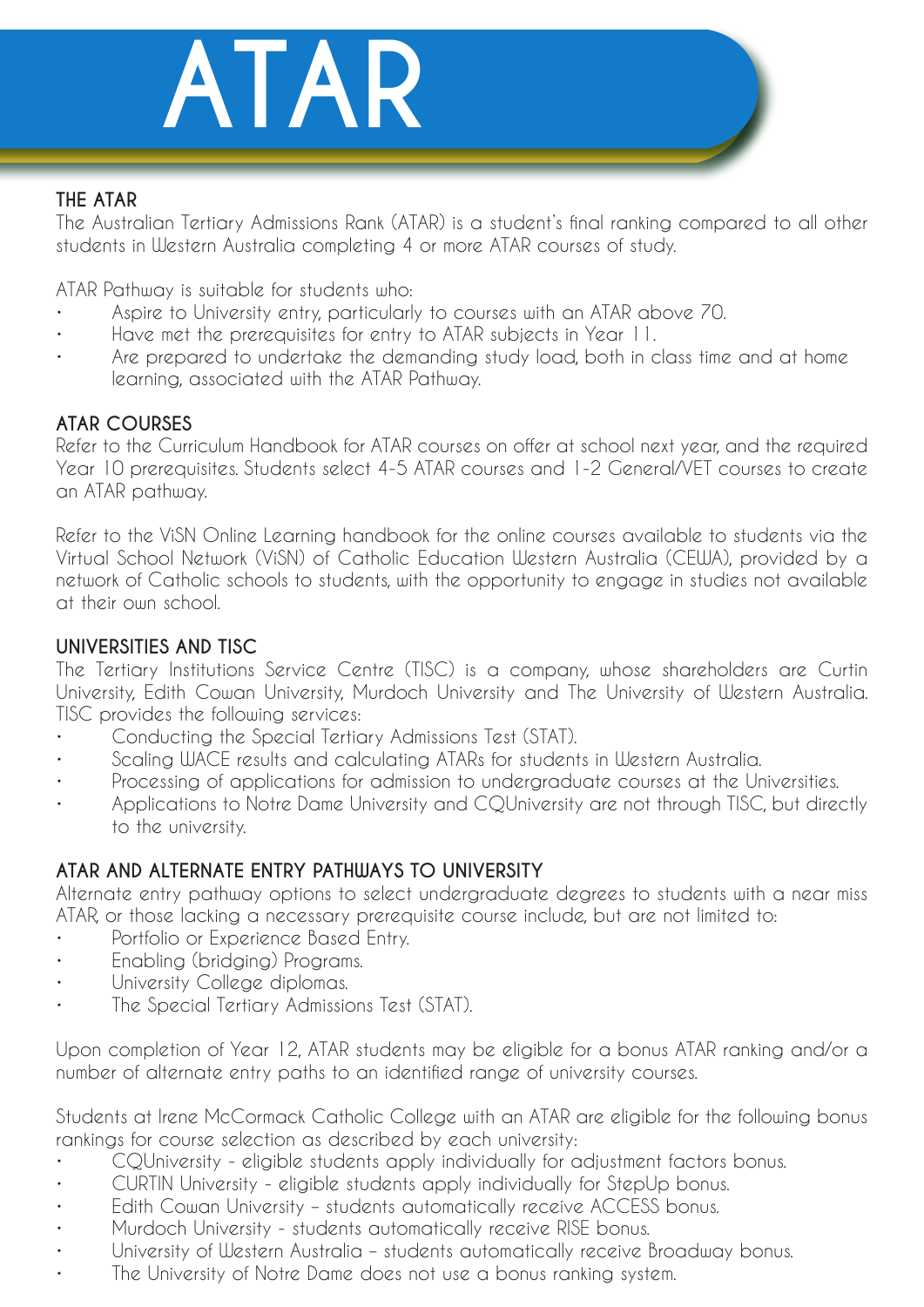

#### **WHAT IS VOCATIONAL EDUCATION AND TRAINING (VET)?**

Vocational Education and Training allows students to gain qualifications for all types of employment and specific skills required in the workplace. VET qualifications differ from university qualifications as they provide a practical workplace focused skillset. There are also differences in the grading and assessment process, with VET qualifications using competency-based assessment.

VET qualifications range across four levels of certificates (Certificate I, II, III, IV), as well as Diploma and Advanced Diploma courses.

VET courses will broaden skills in a specialised area, and give practical and hands-on experience needed for the workplace. Hands-on application of study teaches students how to design, plan and execute the practical and technical aspects of the field of study within an industry context.

#### **WHERE DO YOU STUDY A VET QUALIFICATION?**

In today 's modern, educated, competitive and ever-changing world of employment, VET is open to everyone of all ages whether a student, employed or unemployed. Courses are open to everyone and cover all the new emerging industries, as well as the more traditional and nontraditional industry areas.

VET is provided by Registered Training Organisations (RTOs) which can be private organisations or public which are Technical and Further Education (TAFE) colleges. TAFE has campuses across Perth, grouped into two separate organisations: North Metro TAFE and South Metro TAFE.

Entry requirements to VET courses can be very competitive and students usually complete the high school WACE. This allows time to explore industry areas and gain workplace skills to identify a preferred occupation and the related VET qualification.

#### **VET DELIVERED TO SECONDARY STUDENTS**

Vocational training available to senior school students counts toward the WACE.

- Schools may choose to auspice with an RTO to provide VET qualifications for students to complete at school within the senior school timetable.
- A student can apply for a limited number of VET qualifications that are completed 1 or 2 days per week out of school at the RTO/TAFE. These courses are very competitive, some are free, some are full fee paying.
- Students ready to commence and able to secure an Apprenticeship/Traineeship can do so part-time 1 or 2 days per week out of school with the employer.

It is important that students identify the industry area they wish to be employed in and create a VET program pathway across senior school to take you there. Out-of-school VET programs require enrolment in the Career and Enterprise general course of study.

Refer to the Curriculum Handbook & IMCC website for detailed information.

It is also essential to register your interest in any out-of-school program as soon as possible with the VET Coordinator, as applications often close before subject selections are finalised.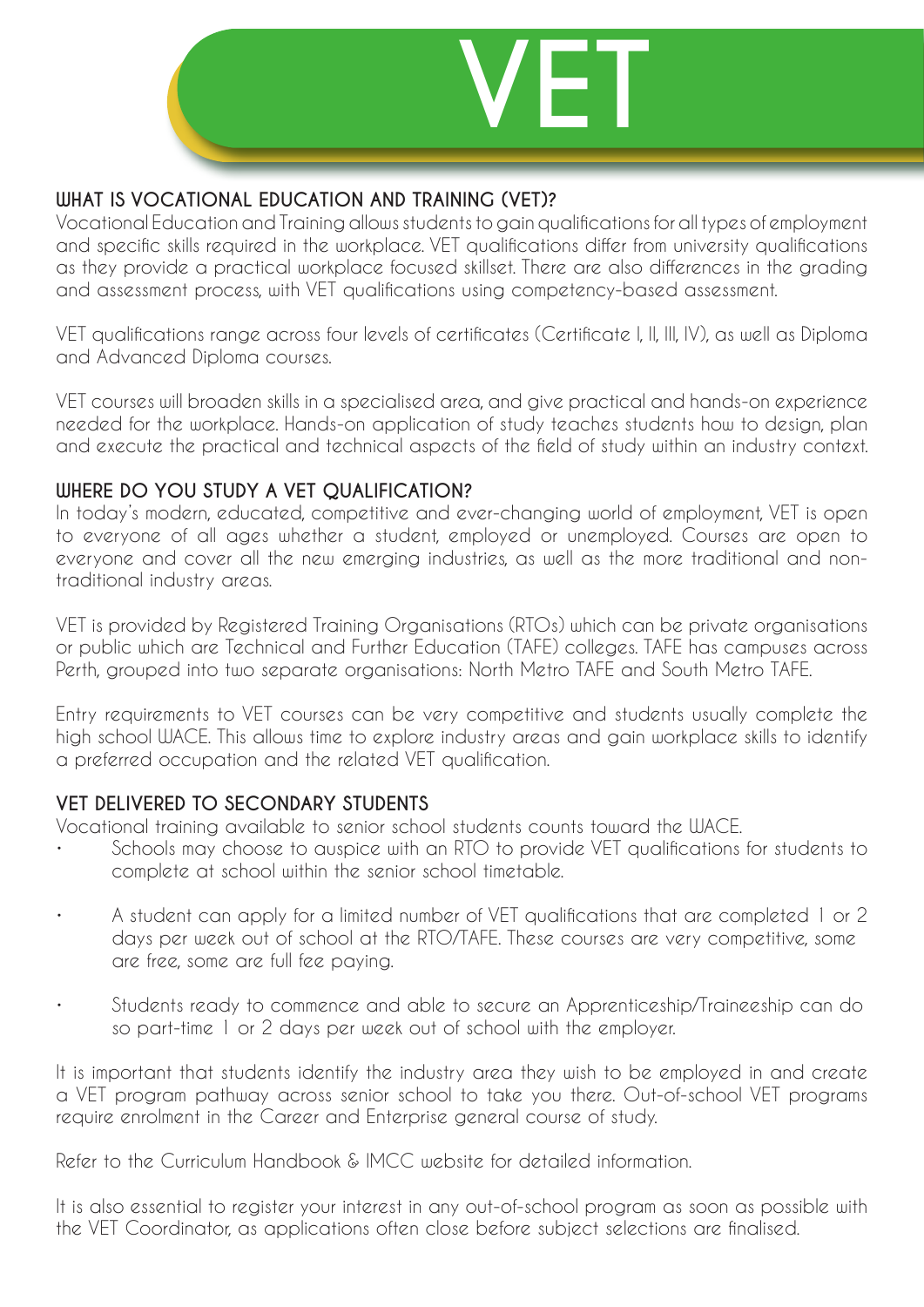

Students select the General Pathway with one of these **post school destination goals**:

- **Entry to the workforce.**
- **An Apprenticeship or Traineeship** with family, or via work experience, but not requiring a previous VET qualification.
- Study at a TAFE or private Registered Training Organisation e.g. a Pre-apprenticeship course not available in schools, to develop industry knowledge and skills to then apply for an Apprenticeship or Traineeship at a later date; OR to apply for an emerging industries course such as Cyber security or Robotics not undertaken or available in schools across Years 11and Year 12.

**General Pathway students want to achieve WACE** but do not aspire to enter University immediately after school, although this might happen as a mature age student after being in the workforce for 2-3 years, or after further study at a TAFE/RTO, or completing a university preparation upon leaving school.

General Pathway students:

- Select all General courses, and this can include the option of the endorsed work experience program **Workplace Learning (WPL)** if students are enrolled in the vocational course **Career and Enterprise General.**
- Students can select **industry relevant** general courses e.g. Building and Construction, Materials Design & Technology Wood or Metals to investigate if a related VET pathway would be of interest; OR students can select general courses for **personal interest and enjoyment** e.g., Outdoor Education, Photography, Japanese.
- May be unsure of a specific career interest or may have found Year 10 studies challenging. These students are **strongly advised to select Workplace Learning** to gain experience across two different industry areas to assist them find an employment area of interest and to develop transferable work skills. The Career and Enterprise class will provide opportunity for personal career research and planning while developing career management skills and being supported in workplace learning.

Students may commence a General pathway in Year 11 to:

- **Focus on their academic achievemen**t and work experience in order to make themselves more competitive when applying for a Year 12 Out-of-School VET opportunity, if they were unsuccessful with an application for a Year 11 commencing VET opportunity.
- Students who do not take up the Workplace Learning option are **strongly encouraged**  to engage in **paid or unpaid work or volunteering in their personal home time** to gain transferable work skills that can be used in any workplace. The recorded hours can be counted towards competitive entry to TAFE courses.

Refer to the Curriculum Handbook.

It is also essential to register your interest in any out-of-school program such as Workplace Learning as soon as possible with the VET Coordinator.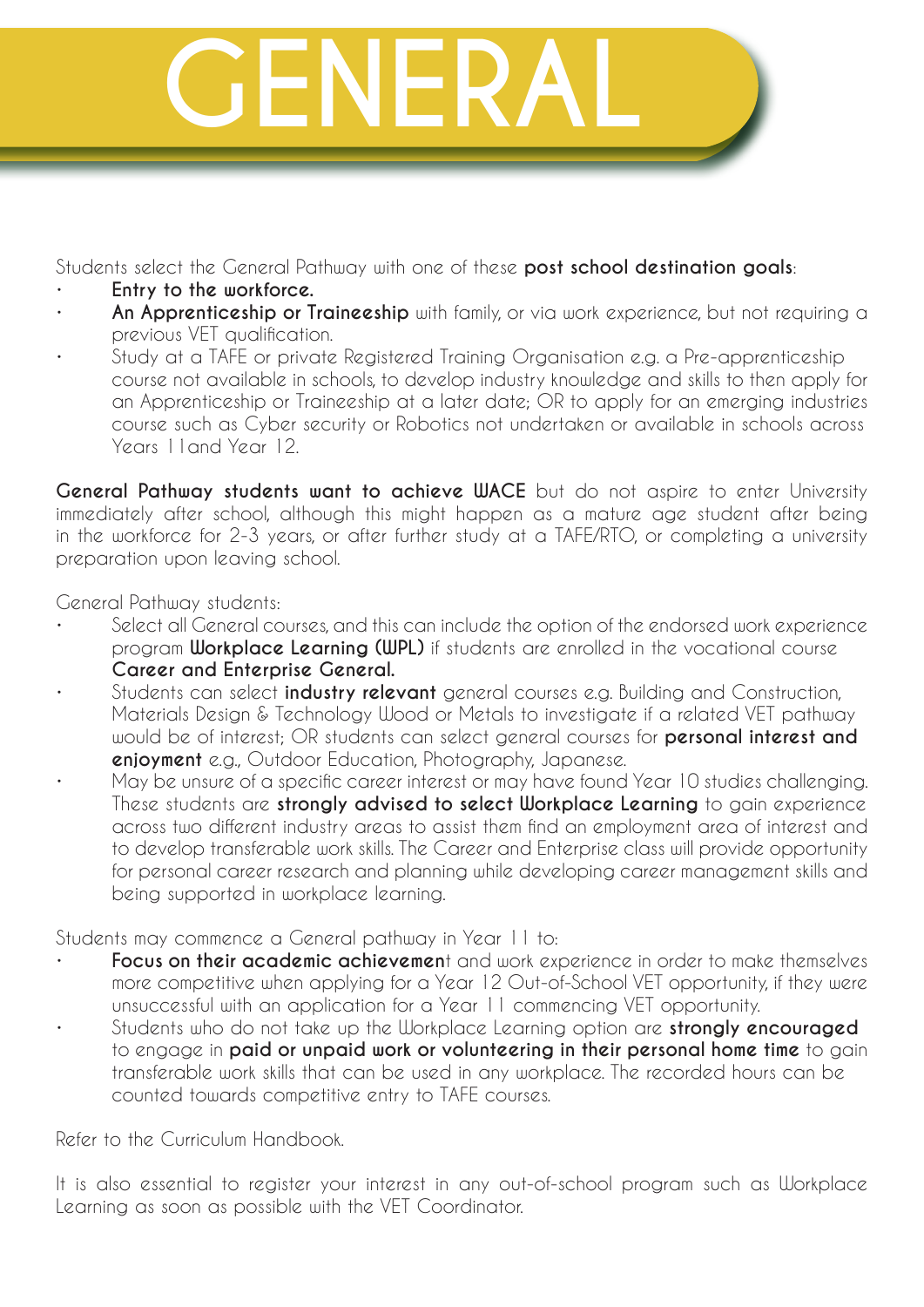# **BRIDGE**

#### **BRIDGES TO UNIVERSITY**

The ATAR pathway is the most direct and preferred pathway by universities to an undergraduate degree. Not all students are able to meet the necessary subject prerequisites in Year 10, or may not have developed the necessary academic learning or self-management skills to successfully complete an ATAR pathway in Years 11 and 12. Universities wish to widen accessibility to all students. So, students who complete Year 12 studying mainly General and VET courses (without achieving an ATAR), are also eligible for a range of alternate entry paths (or bridging courses) to university, which include, but are not limited to:

- Portfolio or Experience Based Entry to select undergraduate degrees.
- Enabling (Bridging) Programs to select undergraduate degrees.
- University College Diploma entry often to the second year of a degree.

Traditionally these paths are available for students upon completing high school. There is now opportunity to access alternate entry via an enabling course completed whilst in school.

#### **BRIDGES (UNIPREP) PROGRAM**

Students at Irene McCormack Catholic College now have the opportunity to complete the Edith Cowan University UniPrep Program across Years 11 and 12, as part of a supported bridging to university program delivered in school on the senior school timetable. Students have the option to allocate the program as one of their school subjects.

The Bridges Program will develop academic, learning and personal management skills within a career development framework. The program incorporates an enabling (bridging) course for students who will not achieve an ATAR. Students will be supported to manage a senior school program of General & VET courses at school, with the expectation of high achievement in a non-ATAR program of study. Opportunity will be provided to explore personal career pathways and occupations of interest.

BRIDGES incorporates ECU UniPrep which is a rigorous pathway to prepare students for university level study, with entry to eligible courses with a notional entry ATAR of 70. Students must be open minded to 'learn to how to learn', be motivated with a goal for a university pathway and be able to allocate sufficient time for home learning.

The ECU UniPrep in Schools component consists of two units in Year 11 and two units in Year 12. These units are:

- Learning Skills
- Academic Writing
- Humanities
- Mathematics

Refer to the Curriculum Handbook for detailed information, pre-requisites, and application package for this pathway option.